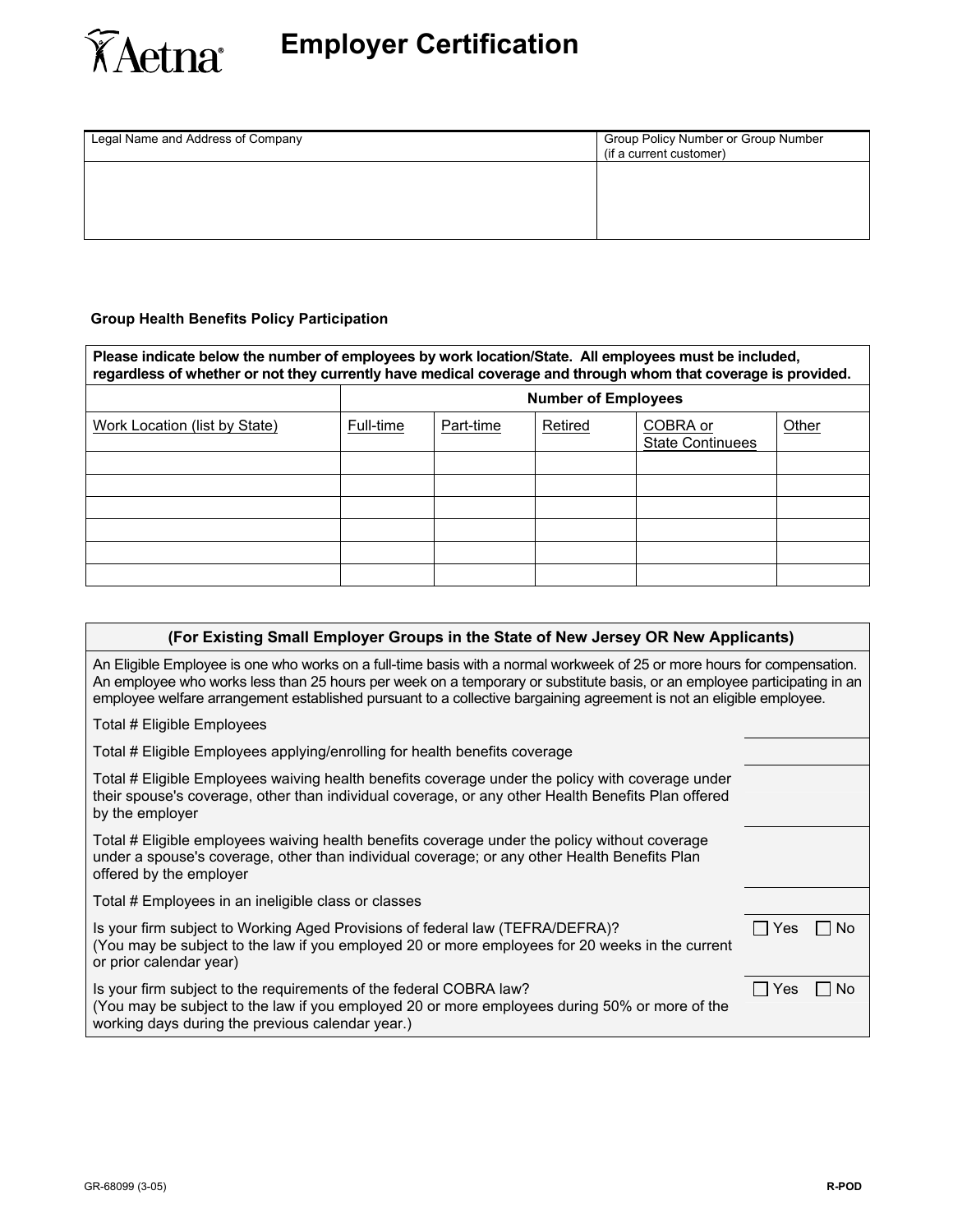## **CERTIFICATION AS A SMALL EMPLOYER IN THE STATE OF NEW JERSEY IN ACCORDANCE WITH NEW JERSEY STATUTE, CHAPTER 27A OF TITLE 17B**

For a policy of Group Health Benefits Insurance

(Please sign and date appropriate section indicating whether or not you meet the definition of a small employer)

"Small Employer" means, in connection with a Group Health Plan with respect to a Calendar Year and a Plan Year, any person, firm, corporation, partnership, or political subdivision that is actively engaged in business that:

- employed an average of at least two, but not more than 50, eligible Employees on business days during the preceding Calendar Year, and
- employs at least two Employees on the first day of the Plan Year, and
- the majority of the Employees are employed in New Jersey.

All persons treated as a single employer under subsection (b), (c), (m) or (o) of section 414 of the Internal Revenue Code of 1986 shall be treated as one employer. In the case of an employer that was not in existence during the preceding Calendar Year, the determination of whether the employer is a small or large employer shall be based on the average number of Employees that it is expected that the employer will employ on business days in the current Calendar Year.

# **I certify that I qualify as a Small Employer in the State of New Jersey.**

## **AND**

**I certify that the information provided to Aetna is true and complete.** I understand that if the above information is not complete or is not provided to Aetna in a timely manner, then health benefits coverage does not have to be offered or continued. I further understand that incomplete or untrue information may void health benefits coverage.

I understand that I and my employees may be subject to fines if an employee who is a resident of New Jersey and is eligible for coverage under this group health benefits plan is enrolled in an individual health benefits plan issued on or after August 1, 1993.

Signature of Officer, Partner or Owner Title Title Changes and Date

Print Name of Officer, Partner or Proprietor

Signature of Witness **Date** 

| I certify that I am NOT a Small Employer in the State of New Jersey as defined above.<br>$\perp$ |       |      |  |  |
|--------------------------------------------------------------------------------------------------|-------|------|--|--|
| Signature of Officer, Partner or Owner                                                           | Title | Date |  |  |
| Print Name of Officer, Partner or Proprietor                                                     |       |      |  |  |
| Signature of Witness                                                                             |       | Date |  |  |

**Any person who includes any false or misleading information on an application or enrollment form or certification for a health benefits plan is subject to criminal and civil penalties.**